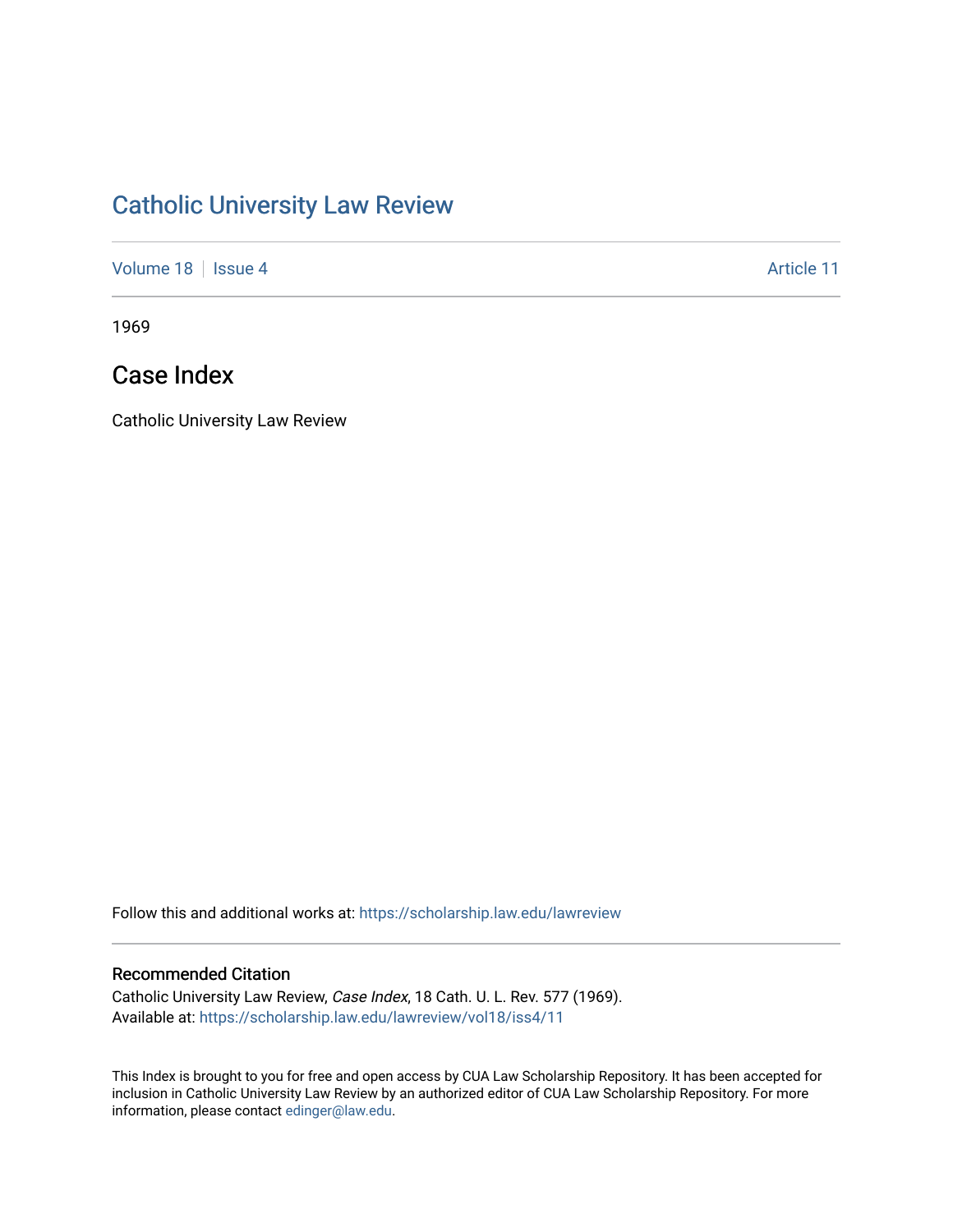### Case Index

#### Cases in italics are the subject of Casenotes or Recent Developments

| Abbott Laboratories v. Gardner       | 76  | Childs v. Pegelow                  |
|--------------------------------------|-----|------------------------------------|
| Adams v. Lancaster                   | 81  | Church of Jesus Christ of Latter-1 |
| Adderley v. Florida                  | 49  | Saints v. Henning                  |
| All Diet Foods Distributors, Inc. v. |     | C.J. Langenfelder & Son, Inc.      |
|                                      | 424 | United States                      |
| Amaya v. Home Ice, Fuel & Supply     |     | Clifton v. United States           |
|                                      | 258 | Cochran v. Channing Corp.          |
| American Cyanamid Co. v. FTC         | 337 | Coditron Corp.                     |
| American Medical Ass'n v. United     |     | Cohen v. Hurley                    |
|                                      | 415 | Cohn v. Lionel Corp.               |
| American School of Magnetic Heal-    |     | Commercial Union Ins. Co. v. C     |
| ing Co. v. McAnnulty                 | 74  |                                    |
| American Sur. Co. v. St. Lawrence    |     | Commonwealth v. Mills              |
| County Nat'l Bank                    | 144 | Commonwealth v. Raymond            |
| Apex Hosiery Co. v. Leader           | 413 | Condon v. Richardson               |
| Associated Press v. Walker           | 424 | Continental Vending Mach. Cor      |
| A.T. Brod & Co. v. Perlow            | 474 | Cooper v. North Jersey Trust C     |
| Atlantic Ref. Co. v. FTC             | 341 | Cotton v. United States            |
| Attorney General ex rel. Mander v.   |     | Courtney, <i>In re </i>            |
|                                      | 5   | Cox v. Louisiana                   |
| Babcock v. Jackson                   | 559 | Craigdallie v. Aikman              |
| Baker v. Carr  152, 292              |     | Curtis Publishing Co. v. Butts.    |
| Baker v. United States               | 153 | Dasho v. Susquehanna Corp.         |
| Barker v. Smith                      | 561 |                                    |
| Barrows v. Jackson                   | 177 |                                    |
| Basista v. Weir                      | 254 | Den Norske Amerikalinje A/S, I     |
| Baxstrom v. Herold                   | 123 | Diamond v. Oreamuno                |
| Birnbaum v. Newport Steel Corp.      | 470 | Diaz-Rosendo v. United States.     |
| Board of Educ. v. Barnette           | 541 |                                    |
|                                      | 110 | Dincher v. Marlin Firearms Co.     |
|                                      | 122 | Doctors Convalescent Center, In    |
| Bon Air Hotel, Inc. v. Time, Inc.    | 427 | East Shore Newspapers, Inc. .      |
| Brandenburger v. Jefferson Club      |     | Driver v. Hinnant                  |
|                                      | 16  | Easter v. District of Columbia.    |
|                                      | 540 | Edwards v. Habib                   |
| Brown v. Board of Educ.              | 110 | Edwards v. South Carolina          |
| Brown v. Louisiana                   | 48  | Entel v. Allen                     |
| Brown v. Southall Realty Co.         | 91  | Essential Enterprises Corp. v. Do  |
| Brown Shoe Co. v. United States      | 532 |                                    |
| Broyles v. Commonwealth              | 310 | Estep v. United States             |
| Bruton v. United States              | 153 | Falbo v. United States             |
| Cameron v. Johnson                   | 53  | Feguer v. United States            |
| Cardon v. National Gypsum Co.        | 468 |                                    |
| Carr v. St. John's Univ.             | 17  | Fischman v. Raytheon Mfg. Co       |
|                                      | 536 | Flast v. Cohen                     |
| Charles Pfizer & Co. v. Columbia     |     | Florida Bar v. Wilkes              |
| Pharmaceutical Corp.                 | 354 | Foley v. Pittsburgh-Des Moines     |
| Charles Pfizer & Co. v. FTC          | 336 | Franklin Inv. Co. v. Summers       |
|                                      |     |                                    |

| 76  | Childs v. Pegelow                     | 239 |
|-----|---------------------------------------|-----|
| 81  | Church of Jesus Christ of Latter-Day  |     |
| 49  | Saints v. Henning                     | 14  |
|     | C.J. Langenfelder & Son, Inc. v.      |     |
| 424 | United States                         | 551 |
|     | Clifton v. United States              | 242 |
| 258 | Cochran v. Channing Corp.             | 469 |
| 337 |                                       | 72  |
|     |                                       | 538 |
| 415 |                                       | 209 |
|     | Commercial Union Ins. Co. v. Gon-     |     |
| 74  |                                       | 259 |
|     | Commonwealth v. Mills                 | 314 |
| 144 | Commonwealth v. Raymond               | 167 |
| 413 | Condon v. Richardson                  | 475 |
| 424 | Continental Vending Mach. Corp.       | 69  |
| 474 | Cooper v. North Jersey Trust Co.      | 479 |
| 341 | Cotton v. United States               | 168 |
|     | Courtney, <i>In te </i>               | 540 |
| 5   |                                       | 48  |
| 559 | Craigdallie v. Aikman                 | 6   |
| 292 | Curtis Publishing Co. v. Butts        | 424 |
| 153 | Dasho v. Susquehanna Corp.            | 472 |
| 561 |                                       | 248 |
| 177 |                                       | 354 |
| 254 | Den Norske Amerikalinje A/S, In re    | 254 |
| 123 | Diamond v. Oreamuno                   | 486 |
| 470 | Diaz-Rosendo v. United States         | 159 |
| 541 |                                       | 258 |
| 110 | Dincher v. Marlin Firearms Co.        | 377 |
| 122 | Doctors Convalescent Center, Inc. v.  |     |
| 427 | East Shore Newspapers, Inc.           | 425 |
|     | Driver v. Hinnant                     | 113 |
| 16  | Easter v. District of Columbia        | 113 |
| 540 | Edwards v. Habib                      | 84  |
| 110 | Edwards v. South Carolina             | 48  |
| 48  |                                       | 474 |
| 91  | Essential Enterprises Corp. v. Dorsey |     |
| 532 |                                       | 202 |
| 310 | Estep v. United States                | 104 |
| 153 | Falbo v. United States                | 105 |
| 53  | Feguer v. United States               | 167 |
| 468 |                                       | 239 |
| 17  | Fischman v. Raytheon Mfg. Co.         | 468 |
| 536 |                                       | 151 |
|     | Florida Bar v. Wilkes                 | 540 |
| 354 | Foley v. Pittsburgh-Des Moines Co.    | 380 |
| 336 | Franklin Inv. Co. v. Summers          | 89  |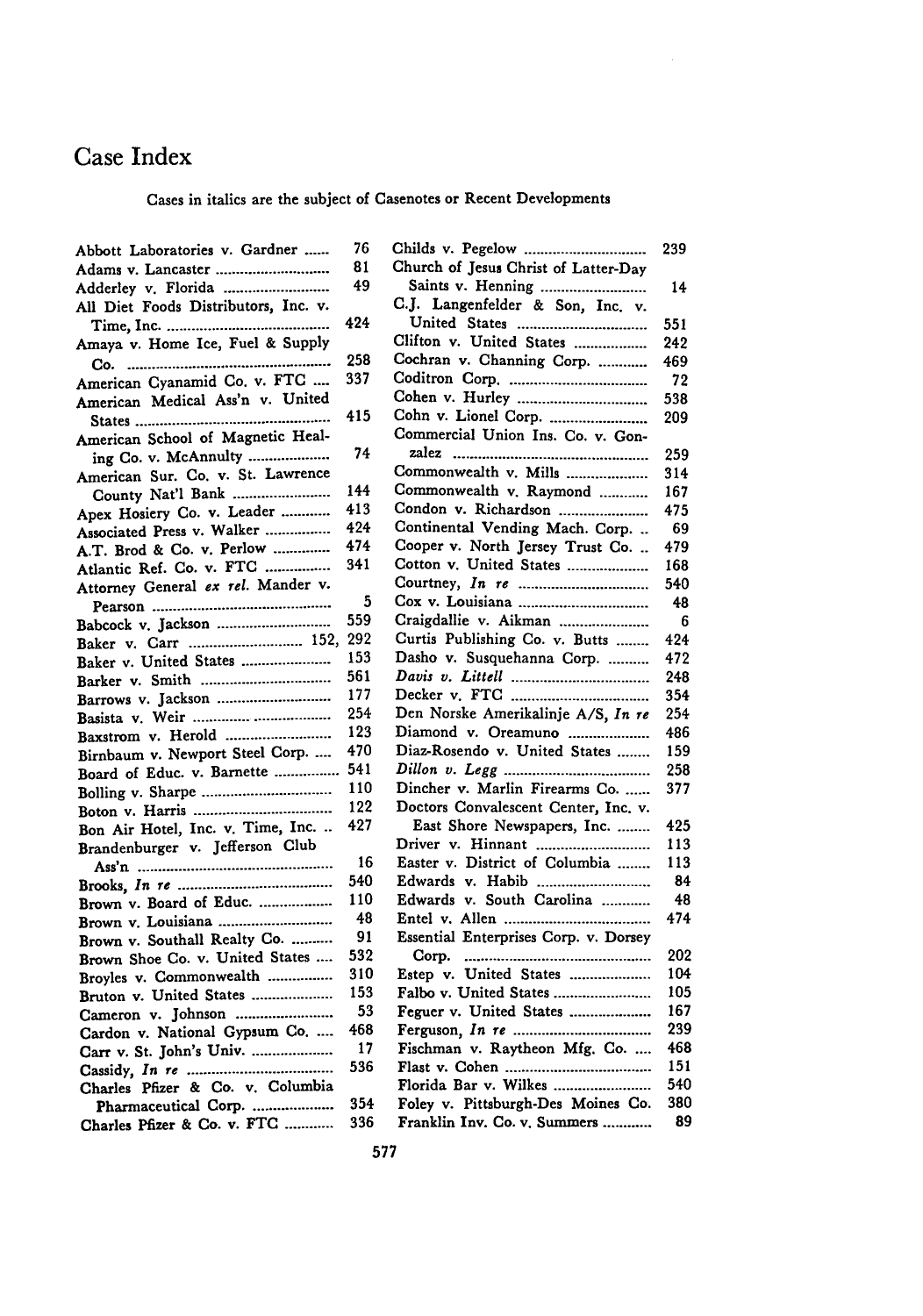| Freedman v. Maryland                           | 565       |
|------------------------------------------------|-----------|
| FTC v. Eastman Kodak Co.                       | 344       |
| FTC v. Proctor & Gamble Co.                    | 220       |
| FTC v. Raladam Co.                             | 343       |
| FTC v. Ruberoid                                | 341       |
| FTC v. Western Meat Co.                        | 344       |
|                                                | 111       |
| Gardner v. Toilet Goods Ass'n, Inc.            | 76        |
|                                                | 539       |
| Garza-Fuentes v. United States                 | 168       |
| Geldart v. Bank of New York &                  |           |
|                                                | 118       |
| General Assembly of Free Church of             |           |
| Scotland v. Lord Overtoun                      | 7         |
| General Foods Corp. v. FTC                     | 220       |
| Gerseta Corp. v. Wessex-Campbell               |           |
|                                                | 135       |
| Gesellschaft Fur Drahtlose Tele-               |           |
| graphie M.B.H. v. Brown                        | 90        |
|                                                | 128       |
| Globus v. Law Research Serv., Inc.             | 252       |
| Goldstein v. United States                     | 153       |
|                                                | 313       |
| Grandsinger v. Singer                          | 311       |
|                                                | 475       |
| Gregonis v. Philadelphia & Reading             |           |
|                                                |           |
| Guillory v. Administrators of Tulane           | 562       |
|                                                | 19        |
| Harlow v. Ryland                               | 373       |
| Hartford-Empire Co. v. United States           | 346       |
| Hartman v. Lubar                               | 90        |
|                                                | 231       |
| Heibergher v. Clark                            | 539       |
| Heit v. Weitzen                                | 465       |
| Henzel v. United States                        | 165       |
| Hester v. United States                        | 163       |
|                                                | 383       |
|                                                | 477       |
| H.L. Green Co. v. Childree<br>Hoffman v. Snack | 459       |
| Hooper v. Carr Lumber Co.                      | 376       |
| Indian Lake Estates, Inc. v. Ten               |           |
| Individual Defendants                          |           |
| Jackson v. Bishop                              | 91<br>113 |
|                                                |           |
| Jackson v. Denno<br>Jackson v. Godwin          | 242       |
|                                                | 237       |
| Jacobson v. Massachusetts                      | 12        |
| Jarvik v. Magic Mountain Corp.                 | 562       |
| Jehovah's Witnesses v. King City               |           |
| Hosp. Unit No. 1                               | 11        |
|                                                | 473       |
| J.I. Case Co. v. Borak  88,                    | 464       |
| Johnson v. Pemberton                           | 85        |

| Joint Anti-Fascist Refugee Comm. v.  |     |
|--------------------------------------|-----|
| McGrath                              | 109 |
| Jones v. Commonwealth                | 321 |
| Jones v. Sheetz                      | 81  |
| Jones v. United States               | 154 |
| Joseph v. Farnsworth Radio & Tele-   |     |
|                                      | 472 |
| Joseph Burstyn, Inc. v. Wilson       | 3   |
| Katz v. United States                | 152 |
| Kedroff v. St. Nicholas Cathedral of |     |
| the Russian Orthodox Church in       |     |
| North America                        | 9   |
| Keil's Estate, In re                 | 116 |
|                                      | 539 |
| Kent v. United States                | 115 |
|                                      | 542 |
| Keyishian v. Board of Regents        |     |
| Kilberg v. Northeast Airlines, Inc.  | 559 |
| Knight v. Board of Regents           | 541 |
| Knox Hill Tenant Council v. Wash-    |     |
|                                      | 102 |
| Konigsberg v. State Bar              | 535 |
| Law Students Civil Rights Research   |     |
| Council, Inc. v. Wadmond             | 534 |
|                                      | 324 |
| List v. Fashion Park, Inc.           | 468 |
| Louisville Joint Stock Land Bank v.  |     |
|                                      | 286 |
| Lutheran Free Church v. Lutheran     |     |
| Free Church (Not Merged)             | 7   |
| MacPherson v. Buick Motor Co.        | 362 |
| Maber, Inc. v. Factor Cab Corp.      | 145 |
| Magee v. Badger                      | 135 |
| Majen Realty Corp. v. Glotzer        | 85  |
| Maley v. East Side Bank              | 145 |
|                                      | 538 |
| Mancusi v. DeForte                   | 164 |
|                                      | 151 |
| Maryland & Virginia Eldership of the |     |
| Churches of God v. Church of God     |     |
|                                      | 5   |
| at Sharpsburg, Inc.                  |     |
| Mayflower Broadcasting Corp.         | 235 |
| McDonald v. United States            | 172 |
| McLendon v. State                    | 327 |
| M.G. Davis & Co. v. Cohen            | 76  |
| Miller v. Bargain City U.S.A., Inc.  | 469 |
| Minichiello v. Rosenberg             | 561 |
|                                      | 540 |
| Moody v. Flowers                     | 543 |
| Mooney v. Vitolo                     | 478 |
| Morgan v. Colorado River Indian      |     |
| Tribe<br>                            | 251 |
| Film Corp. v. Industrial<br>Mutual   |     |
|                                      | 565 |
|                                      |     |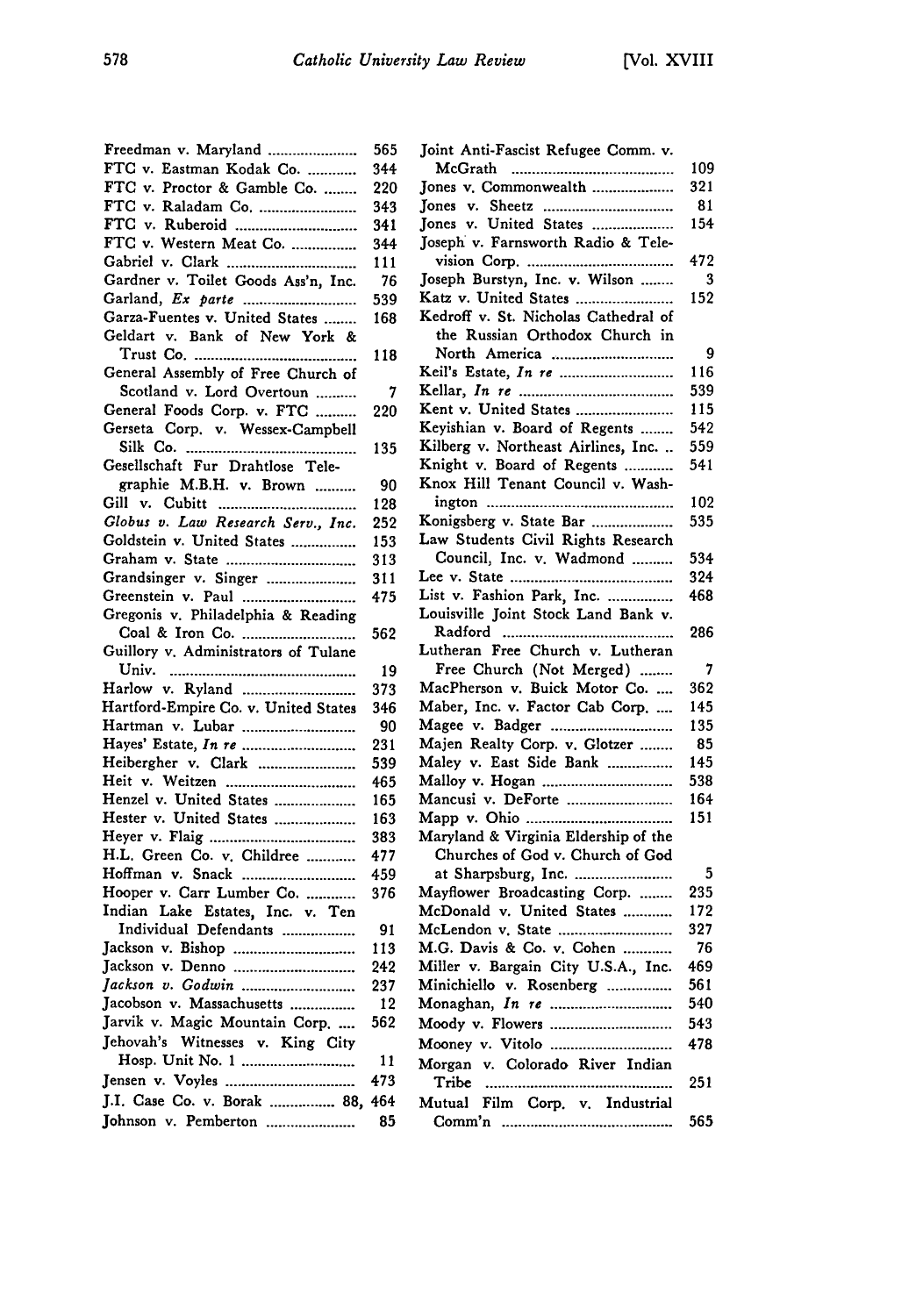| Nagel v. Prescott Co.                 | 255 | R.C. Williams &   |
|---------------------------------------|-----|-------------------|
|                                       | 320 | Red Lion Broad    |
| Newhall v. Second Church & Soc'y      |     | Reynolds v. Sim   |
|                                       | 6   | Reynolds v. Unit  |
| New Park Mining Co. v. Cranmer        | 477 | Robertson Elec.   |
| New York Dock Co. v. McCollum         | 197 | Robinson v. Cali  |
| New York Times Co. v. Sullivan        |     | Rochester & 0     |
| 234,                                  | 423 | Road Co. v.       |
| Nixon's Will, <i>In te </i>           | 230 | Rosenbloom v. N   |
|                                       |     |                   |
| Nucleonic Corp. of America            | 71  | Rosencranz v. U   |
| Oestereich v. Selective Service Local |     | Rouss, $In$ $re$  |
|                                       | 108 | Royall v. Yudel   |
|                                       | 468 | Rubin v. Dougla   |
| Pacific Far East Line, Inc. v. United |     | Saunders v. First |
|                                       | 420 | Schenck v. Unit   |
| Palsgraf v. Long Island R.R.          | 259 | Schware v. Boar   |
| Pan American World Airways, Inc. v.   |     | Schwarz v. Gene   |
|                                       | 345 | Corp.             |
| Pauling v. Globe-Democrat Publish-    |     | Sea-Land Servs.,  |
|                                       | 425 | Carribbean Li     |
| Pea v. United States                  | 242 | SEC v. National   |
|                                       | 312 | SEC v. Texas G    |
| Pennsylvania v. Brown                 | 19  | Seider v. Roth    |
|                                       |     |                   |
|                                       | 112 | Seymour v. Com    |
| People v. Linden                      | 326 | Shelley v. Kraer  |
|                                       | 178 | Shoemaker v. St   |
| People v. Sampsell                    | 326 | Silver v. Silver  |
|                                       | 151 | Simmons v. Uni    |
| People v. Varnum                      | 153 | Simpson v. Lochi  |
|                                       | 13  | Skinner v. Anders |
|                                       | 279 | Sola Elec. Co. v. |
| Perry v. Commece Loan Co.             | 282 | Southside Plumb   |
|                                       | 103 | Speiser v. Rand:  |
|                                       | 329 | Sperry & Hutchi   |
| Phelps Dodge Corp. v. NLRB            | 346 | Spevack v. Klein  |
| Pinching v. Wurdeman                  | 83  | Sprayregen v. Li  |
| Plazola v. United States              | 158 | St. John's Greek  |
| Podolsky v. Devinney                  | 559 | Russian Ortho     |
| Portland Newspaper Publishing Co.,    |     | State v. Bullard  |
|                                       | 460 | State v. Burks    |
|                                       |     |                   |
|                                       | 114 | State v. Colenti  |
|                                       | 391 | State v. Horan    |
| Precision Instrument Mfg. Co. v.      |     | State v. Kilpatri |
| Automotive Maintenance Mach.          |     | State v. Meyer    |
| Co.                                   | 339 | State v. Pokini   |
| Presbyterian Church in the United     |     | State v. White    |
| States v. Eastern Heights Presby-     |     | State v. Yough    |
| terian Church                         | 8   | State Bank v. B   |
| President & Directors of Georgetown   |     | Stockton Port D   |
| College, Inc., Application of         | 12  | bound Confer      |
| Puharich v. Borders Elec. Co.         | 475 | Stockwell v. Rey  |
| Quigley v. Caron                      | 453 | Strong v. Distric |
| Television News Directors<br>Radio    |     | Sukle v. People   |
|                                       | 232 | Summers, In re    |
|                                       |     |                   |
|                                       |     |                   |

| R.C. Williams & Co.                                                     | 69  |
|-------------------------------------------------------------------------|-----|
| Red Lion Broadcasting Co. v. FCC                                        | 232 |
|                                                                         | 292 |
| Reynolds v. United States                                               | 10  |
| Robertson Elec. Co. v. United States                                    | 547 |
| Robinson v. California                                                  | 113 |
| Rochester & Charlotte Turnpike                                          |     |
| Road Co. v. Paviour                                                     | 136 |
| Rosenbloom v. Metromedia, Inc.                                          | 427 |
| Rosencranz v. United States                                             | 175 |
|                                                                         | 539 |
| Royall v. Yudelevit                                                     | 90  |
| Rubin v. Douglas                                                        | 88  |
| Saunders v. First Nat'l Realty Corp.                                    | 82  |
| Schenck v. United States                                                | 46  |
| Schware v. Board of Bar Examiners                                       | 539 |
| Schwarz v. General Aniline & Film                                       |     |
| Corp.                                                                   | 201 |
| Sea-Land Servs., Inc. v. Atlantic &                                     |     |
| Carribbean Line, Inc.                                                   | 420 |
| SEC v. National Sec., Inc.                                              | 473 |
| SEC v. Texas Gulf Sulphur, Co.                                          | 465 |
|                                                                         | 559 |
| Seymour v. Commonwealth                                                 | 319 |
| Shelley v. Kraemer                                                      | 94  |
| Shoemaker v. State                                                      | 313 |
|                                                                         | 373 |
| Simmons v. United States                                                | 161 |
| Simpson v. Loehmann                                                     | 560 |
| Skinner v. Anderson                                                     | 369 |
| Sola Elec. Co. v. Jefferson Elec. Co.                                   | 353 |
| Southside Plumbing Co.                                                  | 544 |
| Speiser v. Randall                                                      | 535 |
| Sperry & Hutchinson Co. v. FTC                                          | 75  |
|                                                                         | 538 |
|                                                                         | 486 |
| Sprayregen v. Livingston Oil Co.<br>St. John's Greek Catholic Hungarian |     |
| Russian Orthodox Church v. Fedak                                        | 10  |
| State v. Bullard                                                        |     |
|                                                                         | 14  |
| State v. Colentine                                                      | 328 |
|                                                                         | 227 |
|                                                                         | 227 |
|                                                                         | 112 |
|                                                                         | 323 |
|                                                                         | 172 |
|                                                                         | 310 |
|                                                                         | 247 |
| State Bank v. Bache                                                     | 132 |
| Stockton Port Dist. v. Pacific West-                                    |     |
| bound Conference                                                        | 421 |
| Stockwell v. Reynolds & Co.                                             | 475 |
| Strong v. District of Columbia                                          | 89  |
| Sukle v. People                                                         | 318 |
| Summers, <i>In te </i>                                                  | 539 |
|                                                                         |     |